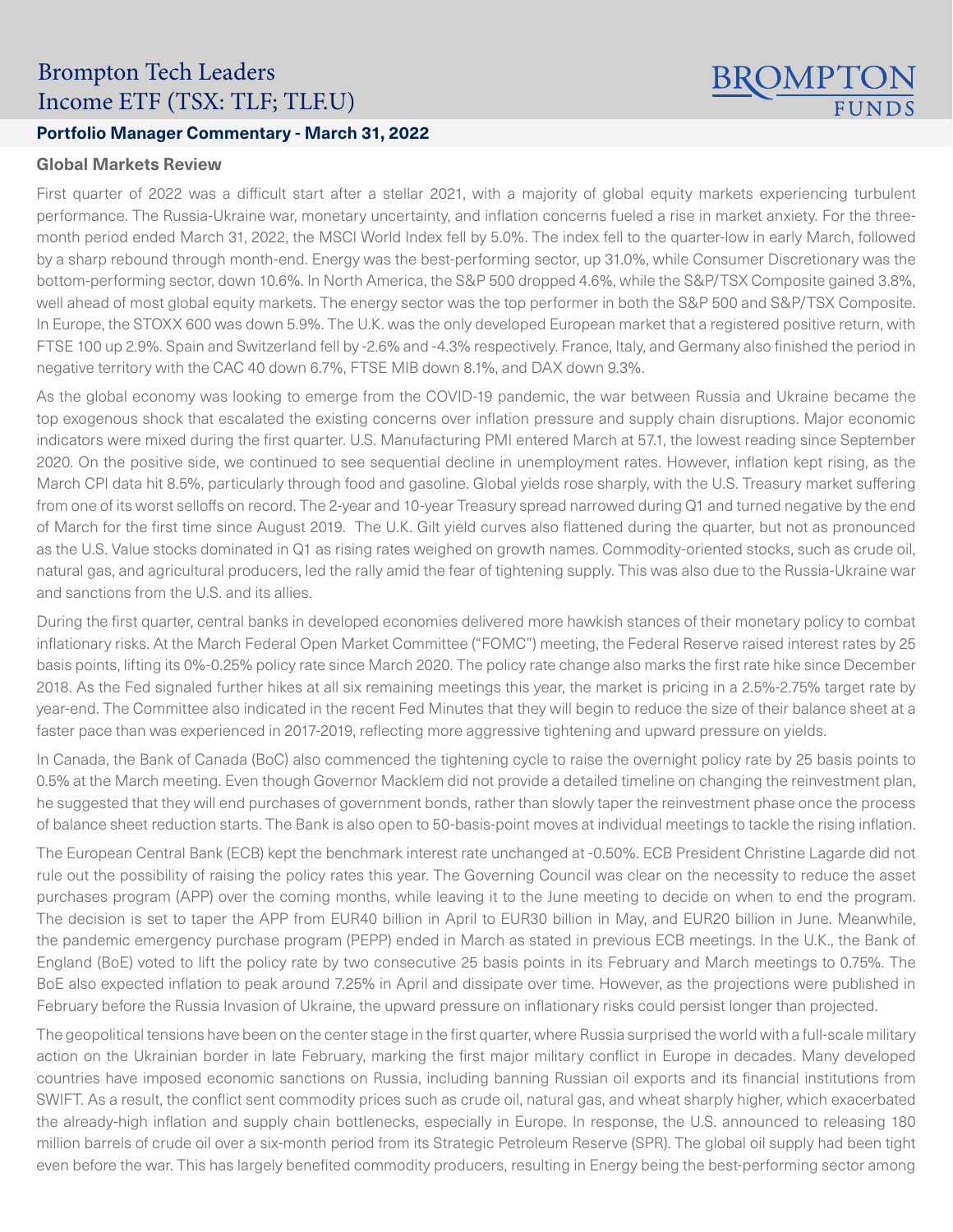most global equity indices. As market sentiment rose in response to the war, concerns over a global economic slowdown have been intensifying.

Looking forward to the rest of 2022, the global economy and broad equity markets will continue to be driven by high inflation readings, normalized monetary policies, and the unknown war duration. In addition, the impact of COVID-19 cannot be ignored yet, as many countries have seen rising cases after loosening pandemic measures. China in particular has extended strict lockdowns on major cities to contain the outbreak. In this vein, it would be inevitable to see market turbulence persist in the near-term, which raises the importance of active portfolio strategies. The barbell approach (owning both cyclicals and defensive) remains our preferred strategy, while favoring dividend-paying quality companies, which generally demonstrate solid balance sheets, stable earnings growth, and reasonable valuations. In our stock selection process, we also carefully examine the candidate's Russian exposure and pricing power to deal with the uncertainties arising from geopolitical conflict and rising inflation.

## **Technology Sector Review & Outlook**

In Q1, the pace of rising yields and increasing interest rate volatility drove factor rotations away from growth into value which was a headwind for the technology sector. While the fundamentals in the technology sector remains solid; increasing enterprise and consumer demand driving top line growth and cash flow generation with innovation expanding market opportunities, sector valuation is pressured in a risk-off market regime. We believe a rising rate environment shifts risk premia towards cash flow generating firms and those that return capital in the form of dividends and share buybacks. Our portfolio is well positioned to benefit from these factor rotations given our barbell approach in actively managing over weights on growth and value styles and our preference for investing in cash flow generating tech companies versus unprofitable ones. In addition, our call writing strategy allows us to harvest volatility risk premia from our portfolio.

Global IT spending is expected to grow 4% to \$4.4 trillion in 2022 according to Gartner. Growth is expected to be driven by software (up 10% Y/Y) as organizations shift their focus to providing a more comfortable, innovative, and productive environment for their workforce. IT services is projected to grow 7% to \$1.3 trillion driven by outsourcing and consulting as companies embrace digital transformation. Data center spending is projected to grow of 5.5% in 2022 as providers accelerate data center build out given the increasing demand for cloud computing and resumption of enterprise data center expansion. Overall, IT spending continues to be robust as economies reopen and large-scale system deployment slowly hit a cadence. However, geopolitical disruption, inflation, currency fluctuations and supply chain challenges could impact the timing of some enterprise IT spending and delivery of hardware.

The Global semiconductor market is projected to grow 11% to \$680 billion in 2022 according to IC Insights. Last year the industry experienced a banner year, with 25% growth breaking the \$600 billion level for the first time. Unexpected robust demand for semiconductor chips in data centers and consumer devices during the pandemic along with strong recovery in cyclical industries have overwhelmed the supply chain causing industry wide shortages. As a result, chipmakers are ramping up spending on new factories and production equipment. In 2021, semiconductor capex grew 34% to \$152 billion according to IC Insights. Foundry chipmakers account for more than one-third of capex with spending on factories and equipment for 7/5/3 nanometer processes. By 2024, the 2 nanometer process is expected to be commercialized using next generation extreme ultraviolent lithography systems according to Bloomberg. These next generation chips will be used for 5G and artificial intelligence systems (self-driving, automation etc).

Overall, the technology sector remains an attractive structural growth story. The digital transformation opportunity, which is underpinned by enabling technologies such as cloud, hyper connectivity (e.g. 5G), digital media, e-commerce, payments and intelligent automation, provides many avenues for growth both in the near and long term. Disruptive emerging technologies, such as artificial intelligence and quantum computing, are expected to reshape business models and drive economic value add in the global economy. Stocks in our portfolio are uniquely positioned to benefit from this growth given their respective market position in the products and services they offer as well as degree of innovation that enhances competitive moats.

### **Portfolio Review**

Brompton Tech Leaders Income ETF (the "Fund") The Tech Leaders Income ETF was down 13.5% in Q1 2022 versus the S&P 500 Equal Weighted Information Technology Index down 10.6%.

The Fund's overweight exposure to software outperformed benchmark holdings. Oracle was the top performer, up 2%.

An overweight exposure to semiconductors detracted from the fund's performance relative to benchmark holdings. On a relative subsector basis our holdings in Broadcom and Nvidia were top performers despite being down 5% and 7% respectively.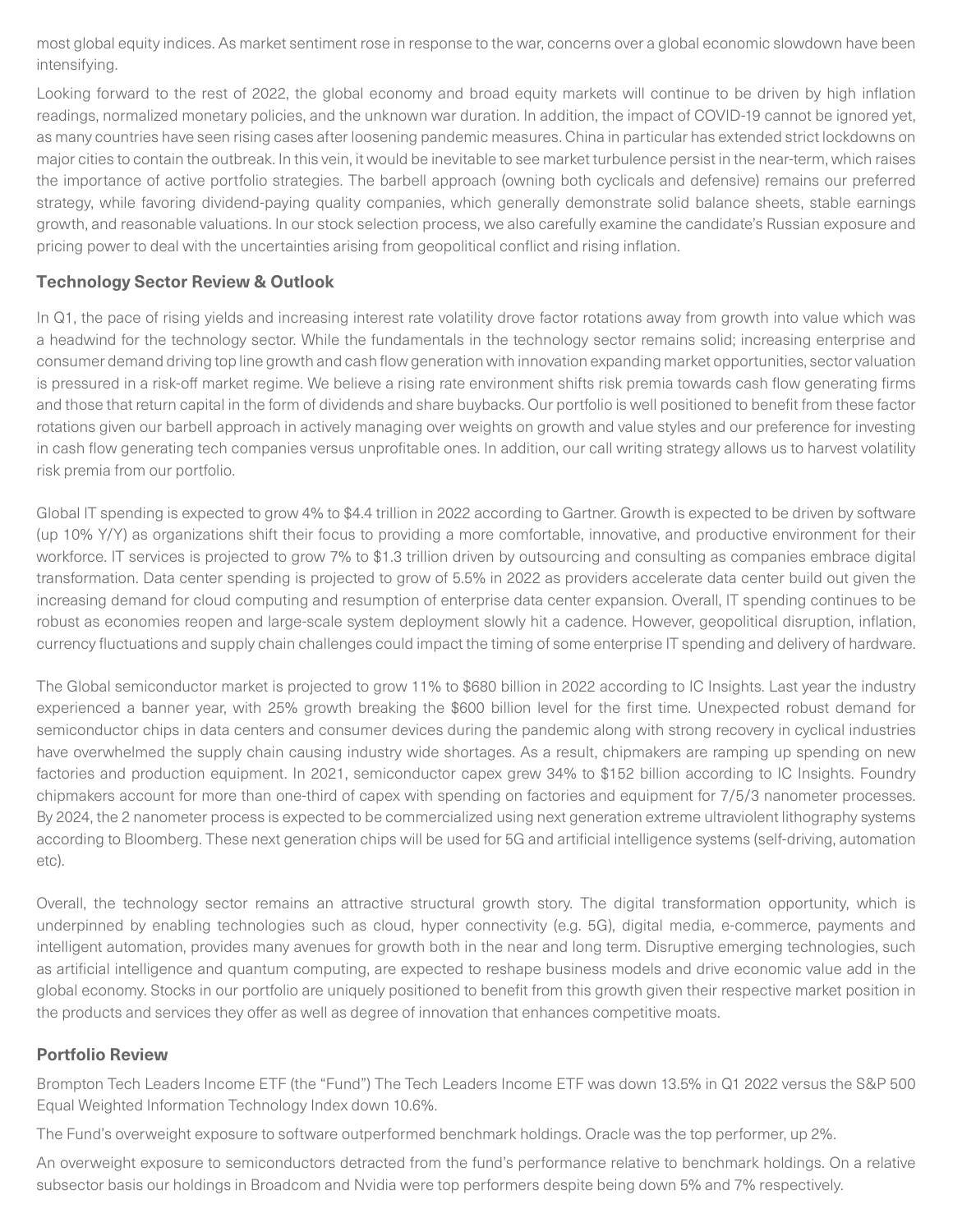The Fund was underweight IT services with performance lagging the benchmark. The underperformance was attributed to our holding in Accenture, which was down 18%.

The Fund was underweight hardware and components with performance lagging the benchmark. Our only top performing holding was Apple down 1.5%. The performance of our holdings in Keysight and TE Connectivity were on par with the benchmark.

The Fund was overweight technology-related sub sectors such as interactive media and internet media given its holdings in Alphabet (down 3.5%) and Meta (down 34%).

Laura Lau, SVP & CIO Michael D. Clare, VP & PM